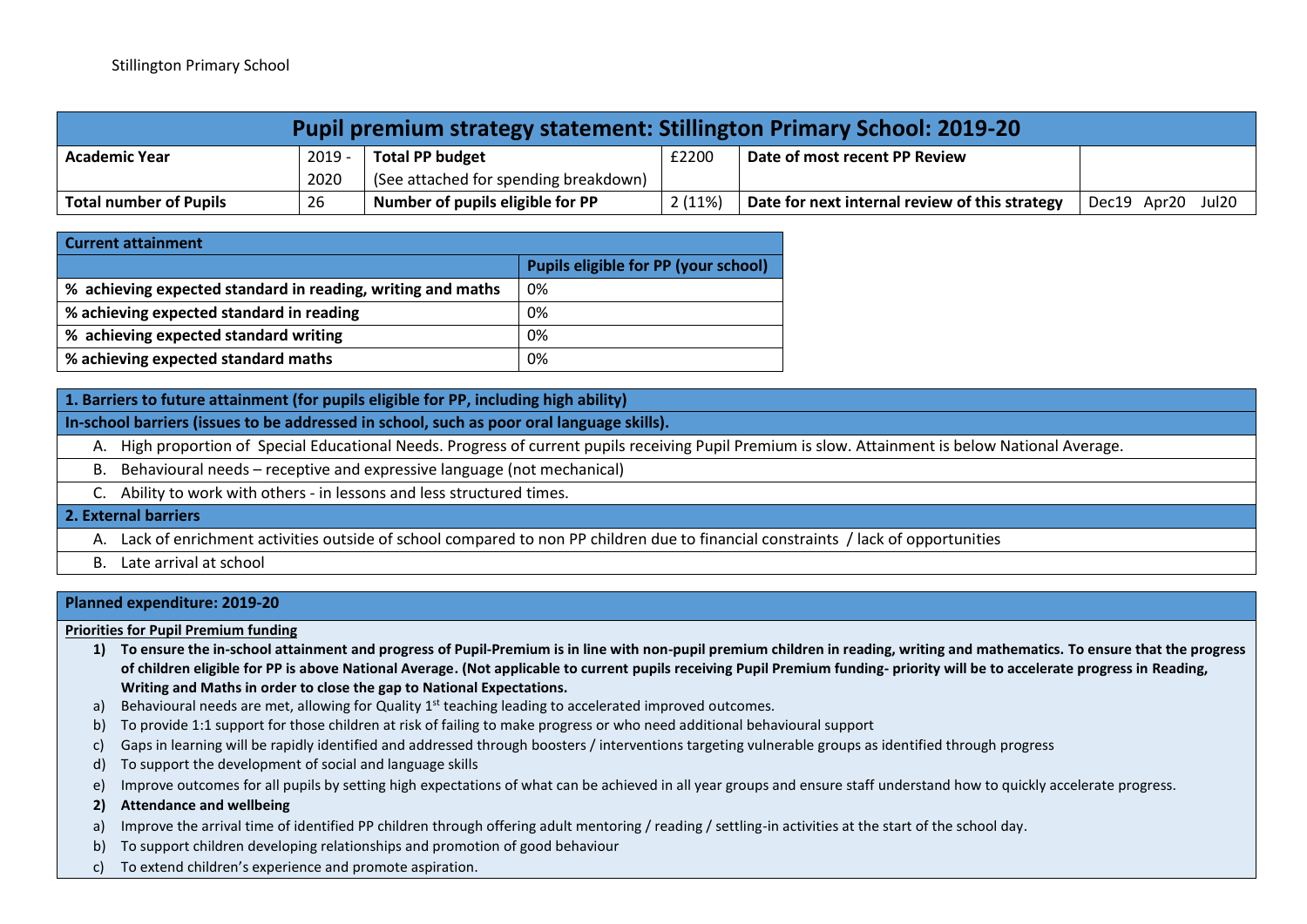| <b>Quality of teaching for all</b> |                                                                        |                                                                     |                      |              |                 |  |
|------------------------------------|------------------------------------------------------------------------|---------------------------------------------------------------------|----------------------|--------------|-----------------|--|
| <b>Desired</b>                     | Chosen action / approach                                               | What is the evidence and rationale for this choice?                 | How will you         | <b>Staff</b> | When will you   |  |
| outcome                            |                                                                        |                                                                     | ensure it is         | lead         | review          |  |
|                                    |                                                                        |                                                                     | implemented<br>well? |              | implementation? |  |
| 1a) Quality                        | Teaching Assistants in each class to support the provision of high     | <b>EEF toolkit:</b> Quality $1st$ teaching high impact for low cost | -Evidence            | HT.          | Dec 2019        |  |
| 1 <sup>st</sup>                    | quality teaching:                                                      | +8 months progress. Under £80 per pupil (EEF)                       | base: books,         |              | Apr 2020        |  |
| <b>Teaching</b>                    | -Opportunities to observe best practice across school / other settings | -Investing PP in longer term change will help all children.         | data,                |              | Jul 2020        |  |
| leading to                         | -opportunities to discuss best practice in Staff meetings / following  | An effective way to improve attainment is to use high               | moderation           |              |                 |  |
| accelerated                        | monitoring                                                             | quality feedback, embedded throughout school                        | exercises,           |              |                 |  |
| improved                           | - Understanding of FFT                                                 |                                                                     | classroom            |              |                 |  |
| outcomes                           | *TAs to deliver focused / 1:1 support for PP children:                 | EEF Toolkit suggests GTA support is an effective way to             | monitoring,          |              |                 |  |
| for all                            | - pre-teaching / over-teaching / re teaching / boosters                | improve attainment, and it is suitable as an approach that          | pupil voice,         |              |                 |  |
| pupils in                          | -provide emotional and behavioural support                             | we can embed across the school. Moderate impact for                 | planning             |              |                 |  |
| receipt of                         | -develop good behaviours for learning                                  | moderate $cost + 4$ months progress                                 | scrutiny and         |              |                 |  |
| PP in                              | Staff training to improve marking and feedback / moderation /          |                                                                     | triangulation        |              |                 |  |
| <b>English and</b>                 | behaviours for learning                                                | Intervention children receive support in key subject areas          | exercises.           |              |                 |  |
| Maths                              | Opportunities to observe best practice                                 | and this enhances progress in class: $EEF -$ Moderate               |                      |              |                 |  |
|                                    | - M+F training Sept 19                                                 | impact for moderate $cost + 4$ months progress                      |                      |              |                 |  |

**Total budget:** £1200

| ii) Targeted support |                                                                    |                                                  |                         |              |                      |  |
|----------------------|--------------------------------------------------------------------|--------------------------------------------------|-------------------------|--------------|----------------------|--|
| <b>Desired</b>       | Chosen action / approach                                           | What is the evidence and rationale for this      | How will you ensure it  | <b>Staff</b> | When will you review |  |
| outcome              |                                                                    | choice?                                          | is implemented well?    | lead         | implementation?      |  |
| 1b)                  | <b>-1:1 TA support</b> (See 1a re: Quality $1st$ teaching:         | -EEF EYFS toolkit - communication and            | -Evidence base:         | <b>HT</b>    | Dec 2019             |  |
| <b>Support</b>       | To help the children develop relationships, develop social skills, | language strategies identified as high impact    | classroom monitoring,   |              | Apr 2020             |  |
| the social           | language strategies, resilience and promote good behaviour         | and low cost - +6 months progress.               | pupil voice             |              | Jul 2020             |  |
| and                  | -Work with EMS to develop/implement individual support plans       | Resilience needs to be developed with            |                         |              |                      |  |
| emotional            | training for all staff regarding learning behaviours               | disadvantaged pupils through booster groups      | Impact on behaviour     |              |                      |  |
| needs of             | -Purchase of resources to facilitate the above                     | working collaboratively through test style       | for Learning across the |              |                      |  |
| <b>Pupils</b>        | -TA support at playtime and lunchtime to oversee activities and    | questions. (may well be through 1:1 work also in | school - evidenced      |              |                      |  |
| receiving            | support social interaction                                         | 2019-20)                                         | through learning        |              |                      |  |
| <b>PP</b>            | - Improve the arrival time of identified PP children through       | Lunch clubs / outdoor play equipment / Play      | walks./ SEND review     |              |                      |  |
|                      | offering adult mentoring / reading / settling-in activities at the | champions / Football coaching effective in       | with parents            |              |                      |  |
|                      | start of the school day.                                           | developing social and language skills in a       |                         |              |                      |  |
|                      | -Funding for school trips / experiences / equipment in order to    | different context                                |                         |              |                      |  |
|                      | extend children's experience and promote aspiration.               |                                                  |                         |              |                      |  |